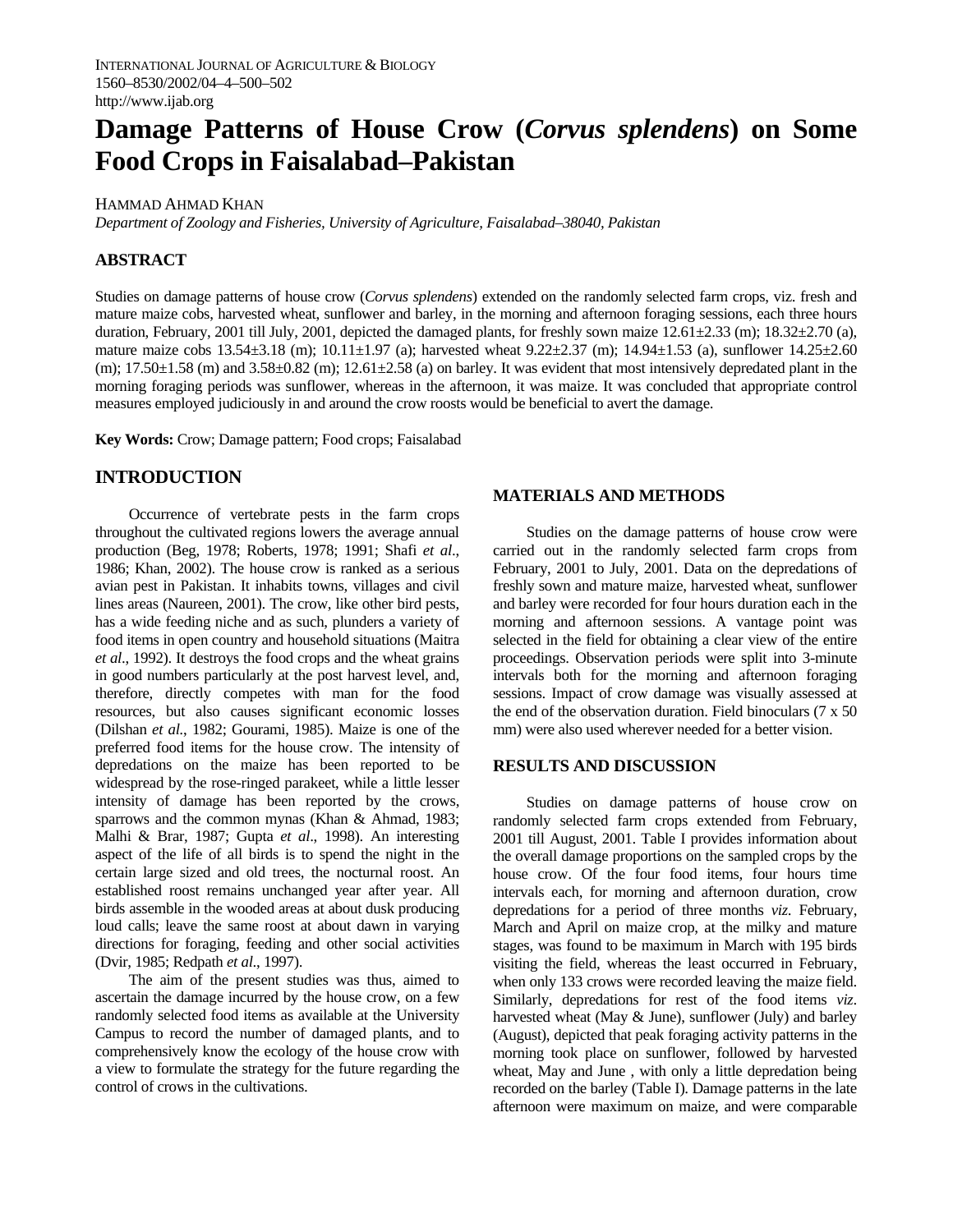| Time period (h) | Feb.           | Mar.                     | Apr.            | May  | June      | <b>July</b> | Aug. |
|-----------------|----------------|--------------------------|-----------------|------|-----------|-------------|------|
|                 | maize          |                          | harvested wheat |      | sunflower | barley      |      |
| a. Morning      |                |                          |                 |      |           |             |      |
| 0500-0530       | 32             | 27                       | 40              | 52   | 49        | 75          | 11   |
| 0530-0600       | 48             | 47                       | 35              | 55   | 46        | 55          | 10   |
| 0600-0630       | 17             | 41                       | 31              | 46   | 30        | 25          | 14   |
| 0630-0700       | 11             | 25                       | 25              | 16   | 18        | 18          | 7    |
| 0700-0730       | 11             | 21                       | 25              | 29   | 15        | 20          | 6    |
| 0730-0800       |                | 15                       | 18              | 11   | 16        | 13          | 6    |
| 0800-0830       | $\overline{7}$ | 10                       | 11              |      | 11        | 12          |      |
| 0830-0900       |                | 7                        | 3               | 5    |           | 7           |      |
| <b>Total</b>    | 133            | 195                      | 188             | 214  | 185       | 225         | 54   |
| Mean            | 16.7           | 24.3                     | 23.5            | 27.4 | 23.1      | 28.1        | 6.70 |
| $\pm$ SE        | 2.31           | 2.70                     | 3.18            | 2.78 | 3.01      | 2.57        | 1.46 |
| b. Afternoon    |                |                          |                 |      |           |             |      |
| 1530-1600       |                | ٠                        | ۰               |      |           | ۰           |      |
| 1600-1630       |                | ۰                        | 5               |      | 5         |             |      |
| 1630-1700       | 11             | $\overline{\phantom{a}}$ | 12              | 15   | 12        | 15          |      |
| 1700-1730       | 16             | 20                       | 16              | 28   | 24        | 29          | 11   |
| 1730-1800       | 20             | 26                       | 21              | 38   | 20        | 31          | 7    |
| 1800-1830       | 38             | 40                       | 29              | 58   | 28        | 40          | 20   |
| 1830-1900       | 47             | 57                       | 48              | 55   | 42        | 46          | 15   |
| 1900-1930       | 52             | 71                       | 75              | 78   | 85        | 71          | 5    |
| <b>Total</b>    | 184            | 214                      | 206             | 272  | 216       | 232         | 58   |
| Mean            | 23.0           | 26.8                     | 25.7            | 34.0 | 27.0      | 29.0        | 7.2  |
| $\pm$ SE        | 2.17           | 2.06                     | 2.11            | 3.05 | 2.02      | 2.11        | 1.50 |

**Table I. Damage proportions of house crow (***Corvus splendens***) on sampled food items at the farmlands of University Campus. The data were recorded for four hours duration each in the morning and afternoon sessions** 

for April and May, were slightly lower in intensity in March (Table I).

On the harvested wheat, the crow depredation was recorded to be fairly intensive in May, while the damage was of almost similar magnitude on sunflower both in the morning and afternoon sessions, as well as for sunflower and barley crops (Table I). Results also depict that the crows continued their foraging regimens on the selected food items throughout the morning and afternoon time intervals. There was almost always a burst of activity in the early morning hours which continued at least for about four hours duration. It was evident that the birds, after having spent the night devoid of food, made early an exit from their roost most likely for searching the food. Intensity of depredations on the maize at freshly sown stage in February was variable in the morning and afternoon sessions, while it was enhanced and comparable for the subsequent two months on the mature cobs (Khan & Ahmad, 1983; Gourami, 1985). Wheat is regularly harvested by the middle of May, after which the left over grains remain in the field for a long time, providing a large caret de jour, and the depredations gain a substance for the crows, parakeets, sparrows and common mynas, at this point (Malhi & Brar, 1987; Roberts, 1991; Gupta *et al*., 1998). In the present studies, the house crow was recorded to be benefited largely from the stray sprinkles of wheat. Number of depredating crows were slightly higher in the afternoon duration than in the morning due to the fact that the birds had to spend the whole night, and therefore, pounded the harvested wheat field in large proportions. Like the cereals, oil seeds, remained one of the favorite food items for all bird pests; sunflower seeds being consumed by

the parakeets, crows and mynas (Shafi *et al*., 1986; Chakarvorty *et al*., 1998). Despite the fact that there have always been sustained efforts for the promotion of oil seed crops in Pakistan to meet domestic oil requirements, this aspect needs to be considered thoroughly from the ecological point of view, as it would invariably augment bird pests predicament (Beg, 1978; Iqbal, 1998). Crow damage to sunflower crop was relatively intense in the morning hours, mainly owing to the absence of any surveillance which allowed the crows to feed without much difficulty. Perhaps, the bird damage to sunflower would not be tenacious if they are well protected and appropriately monitored (Sushil & Kumar, 1994). Depredations on the barley seeds was found to fairly little. Inc countries, like Pakistan, agroecosystems are havens for many animals. Thoughtless tampering with tree composition and an unintelligent use of toxicants for inhibiting the pest populations should be based on necessary essential studies. And also that the control strategies should be aimed at near the bird roosts, which might be able to inhibit the damage to food items.

#### **REEFERNCES**

- Beg, M.A., 1978. Some observations on the biology of rose-ringed parakeet. *In: Proc. Sem. Bird Pest problems in Agriculture*, July 5-6, Karachi, Pakistan.
- Chakarvorty, A.K., K.M. Srihari, J. Chandraprashad, P.P. Reddy, N.K. Kumar and A. Verghese, 1998. Management of bird pests in oil palm plantations in Karnatka, India. *Advances in IPM for Hort. Sci.,* 183–7
- Dilshan, I., P. Saitra and V. Kohl, 1982. Feeding efficacy of house crow (*Corvus splendens*) in Kandy, Sri Lanka. *J. Pest Manag.*, 5: 100–5.